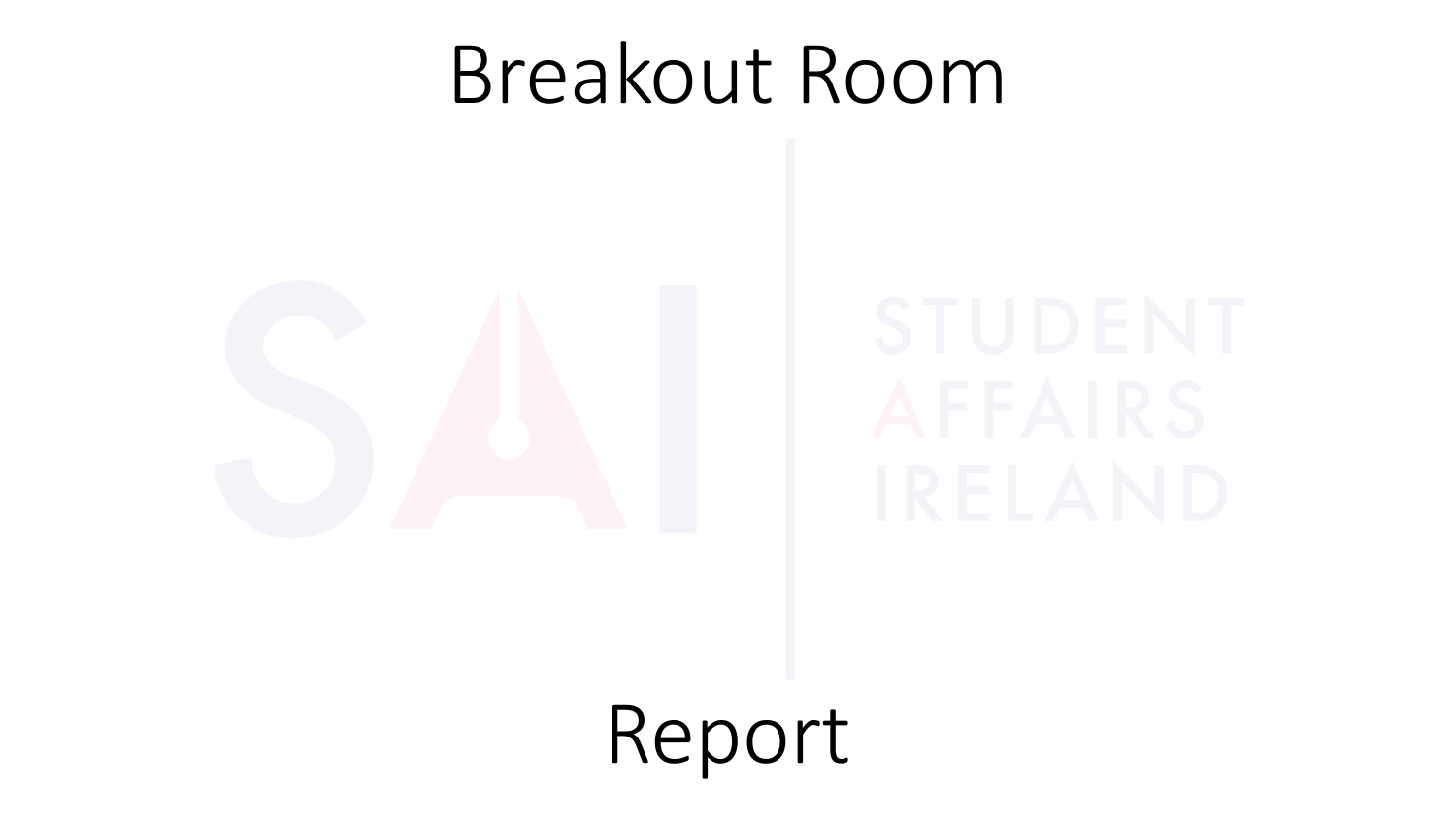- Study buddy academic mentors, others staff depending on programme. Does not need to be complicated, but safety mechanism to catch people not engaging
- Peer Mentoring opportunity to meet others is similar circumstances, calming, normalising challenges of transition
- Gamefying the orientation, icebreakers
- $Timeframe initial days$  and follow on
- Digital Networking nights
- Access to technology for those who do not have availability to same. Students encouraged/invited to seek support that is not shameful, easy process. Consider accessibility issues, having very structured outlines, avoiding
- Data analytics required to
- Specific 'getting started guides' for all students in pdf form
- Blend of virtual and physical presence on campus
- List of key objectives including socialisation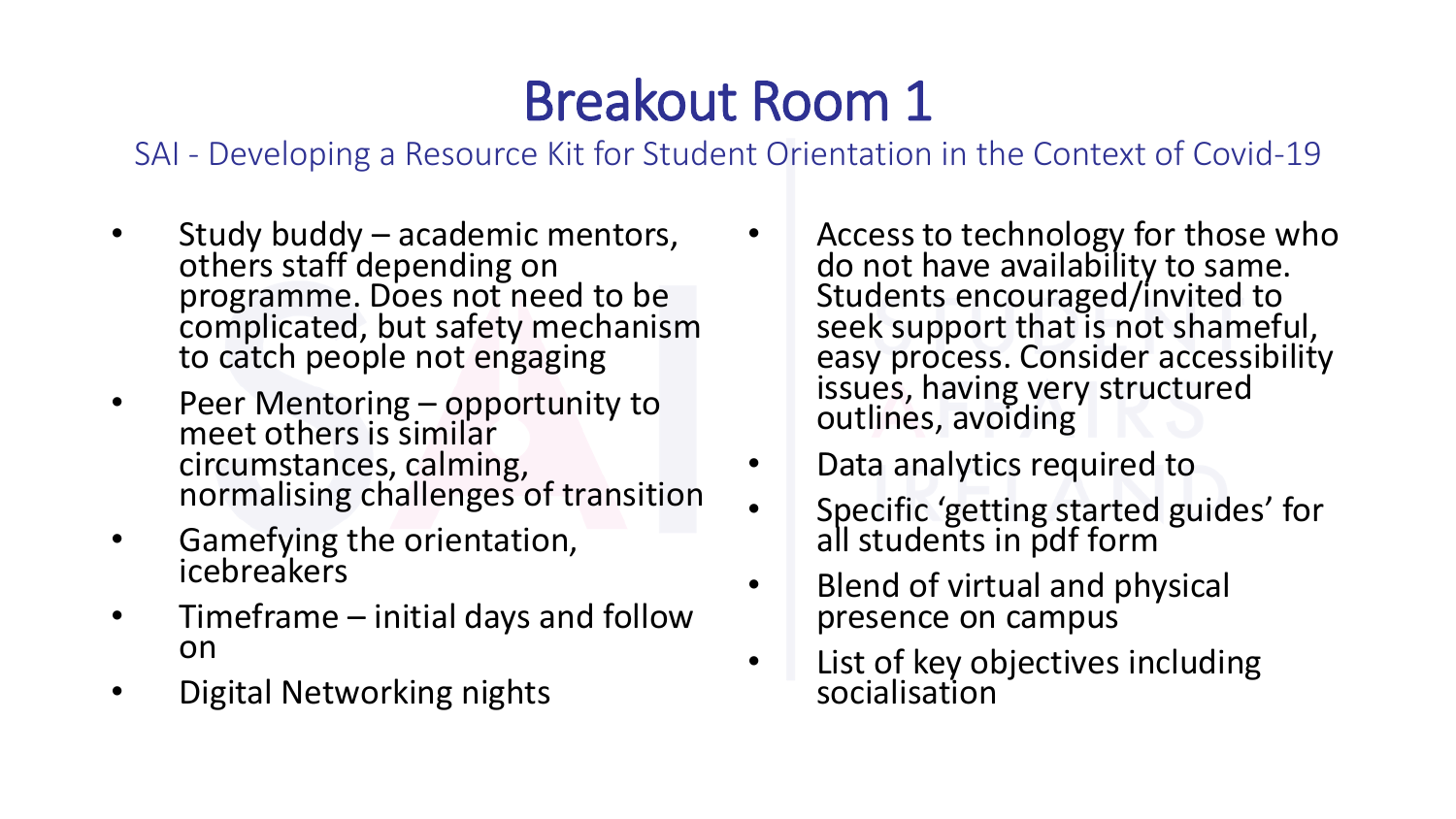- Pre orientation information made available as well as when students are registered
- Welcome call/postcard to each student
- What platform to use (e.g. blackboard) but if students haven't registered no college email address
- Drip feeding information on a need to know basis timing essential
- Q and A help point for first years for first 12 weeks with all Support
- Zoom room with a support person to ask questions from 10 a.m.– 5 p.m.
- Integrated schedule of communication from all stakeholders
- Signposting of relevant information at orientation with a quiz to check in on main points very easily accessed
- Online questionnaire at the end of their o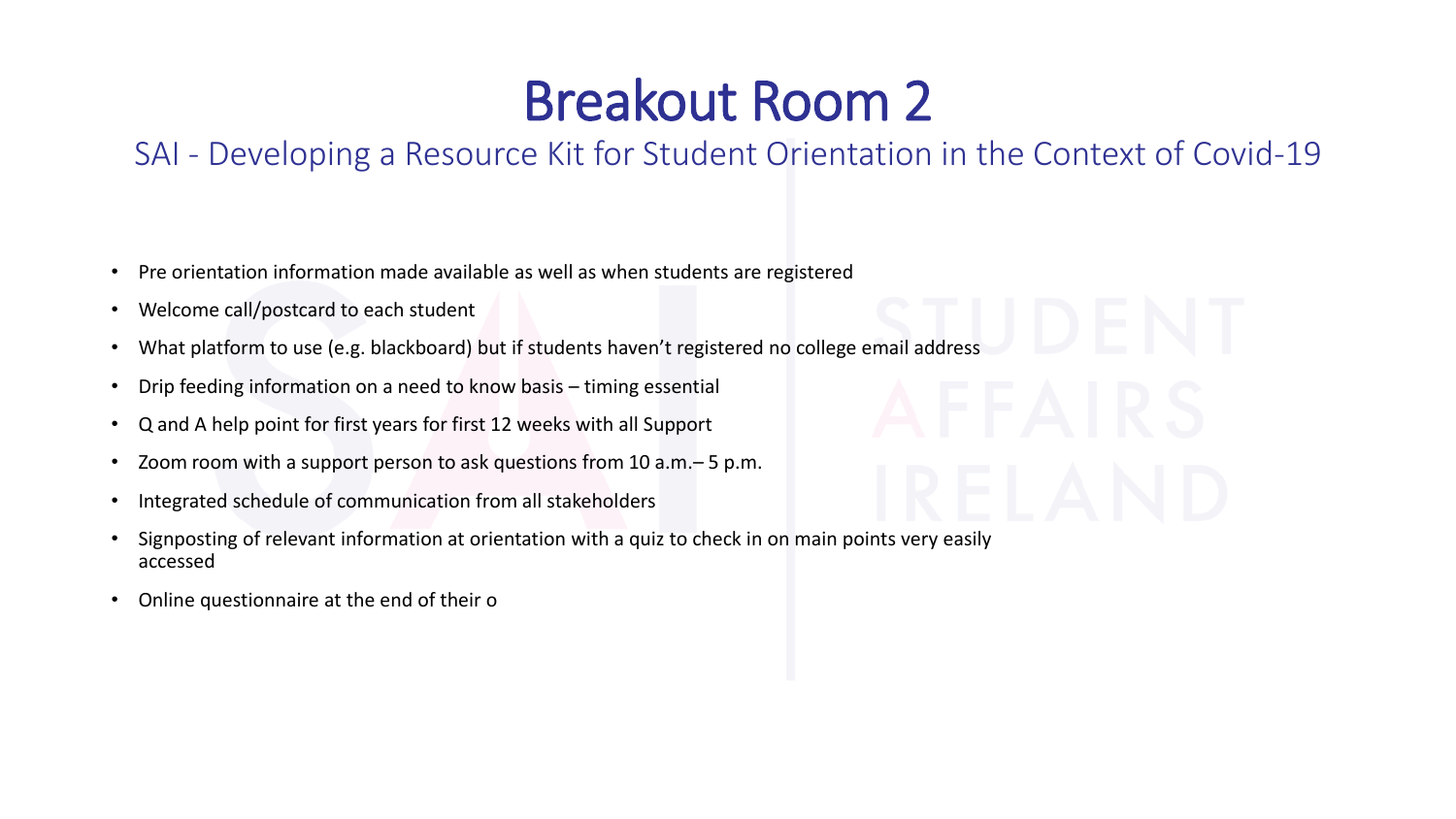- Move what we have already in terms of workshops online
- Virtual Scavenger Hunt
- Videos of no more than 2 to 3 mins to introduce services
- Virtual tours of campus labs
- Adapt SPHE Curriculum e.g. healthy eating/consent
- Getting started guides for first years & continuing students.
- Real Optimism that we will have some Face-2-Face sessions
- Professional Zoom accounts for students so they can meet without lecturer in virtual café
- Organic connections may need help through 'forced connections'
- Eg google study groups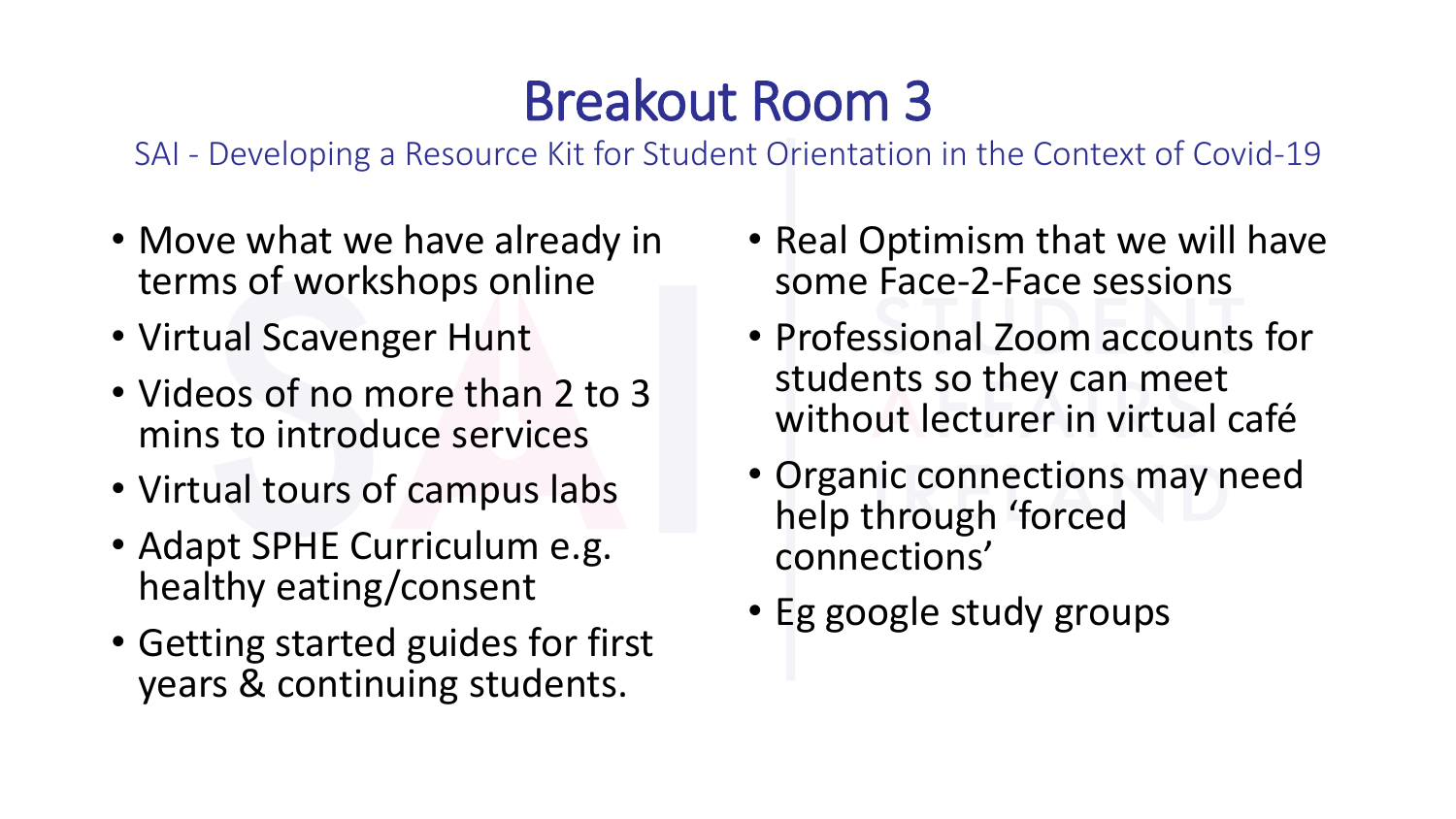- Clear and Simple Communication
- Consistent communication to avoid confusion
- Ambassadors know who is on campus and correct information for each cohort
- Arranging activities that doesn't disadvantage those who can't be on campus
- Need to upskill staff, peer mentors on online
- WIT 2 hours online, 2 hours onsite (tour, ID Card) socially distanced
- Budgeting, Finances, Financial Aid key this year
- Accommodation benefits of socialisation and difficulties of antisocial behaviour or not engaging
- Working with students to identify online social opportunities outside formal college - virtual team room
- Mental health mindfulness, holistic grouping to help cope with all they have been through with Leaving Cert.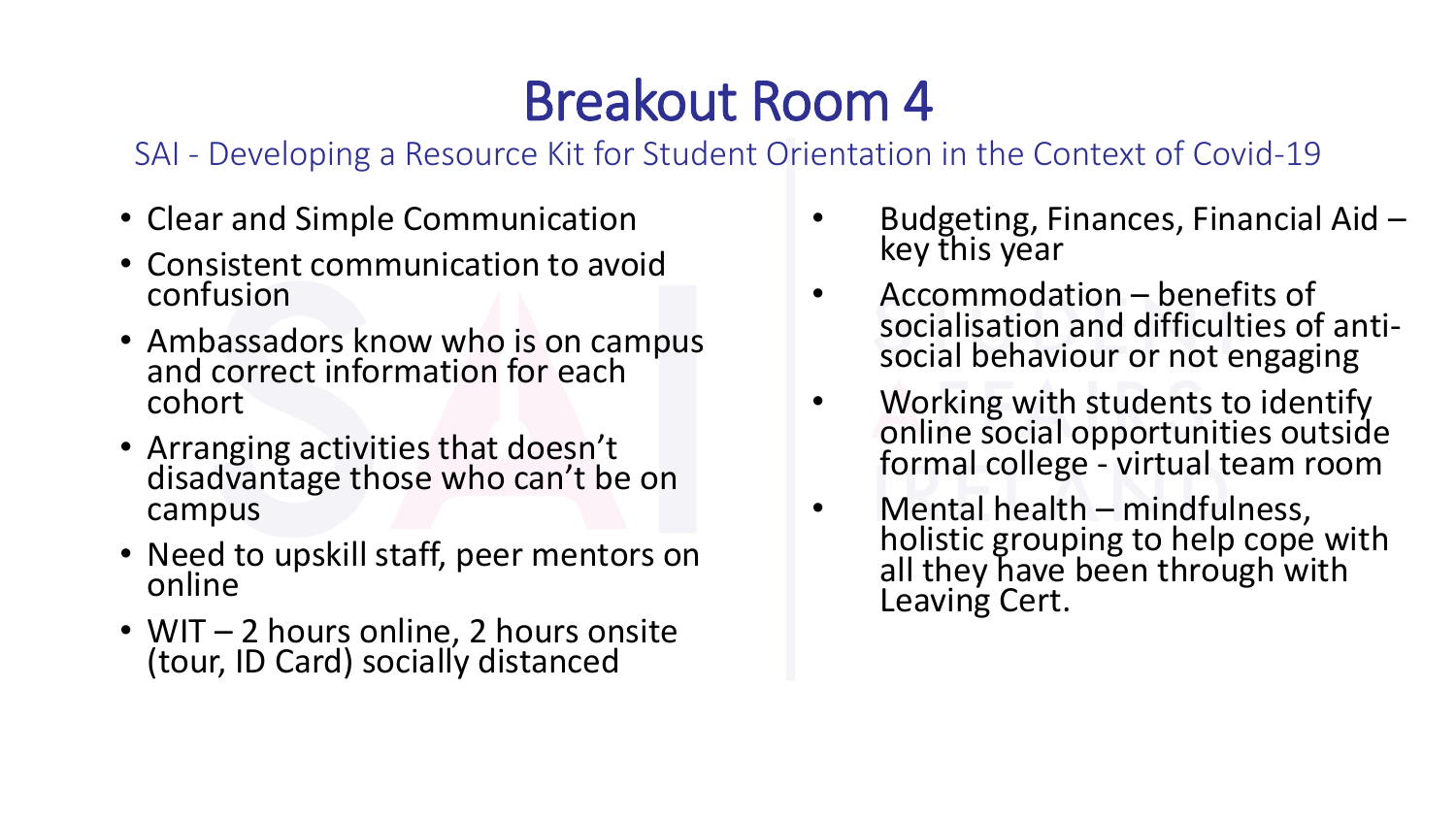- Get to know the students a bit better and figure out what they want. Time this engagement well and have a joint plan between all departments for that. Once line of communication. Not several emails 'saturating'. In same vein- one online landing point for info 'one stop shop'
- Use applicant Data to streamline requirements. Different cohorts have different needs.
- Online Cafes.
- Create an online 'student hub'i.e. Join smaller cohorts together and facilitate extended contact. Can meet in person if bonded learning evolves.
- Longer orientation very important. Online orientation modules. Study skills. Academic supports. Award their engagement.
- Encourage students to contact all supports i.e. Access
- Host different events online 'festival' and incentivise engagement.
- LIT- considering bringing new students on campus for 2 weeks.
- Worry of screen burn out. Drip-feeding in -person events based on evolving lifting of restrictions. Healthier.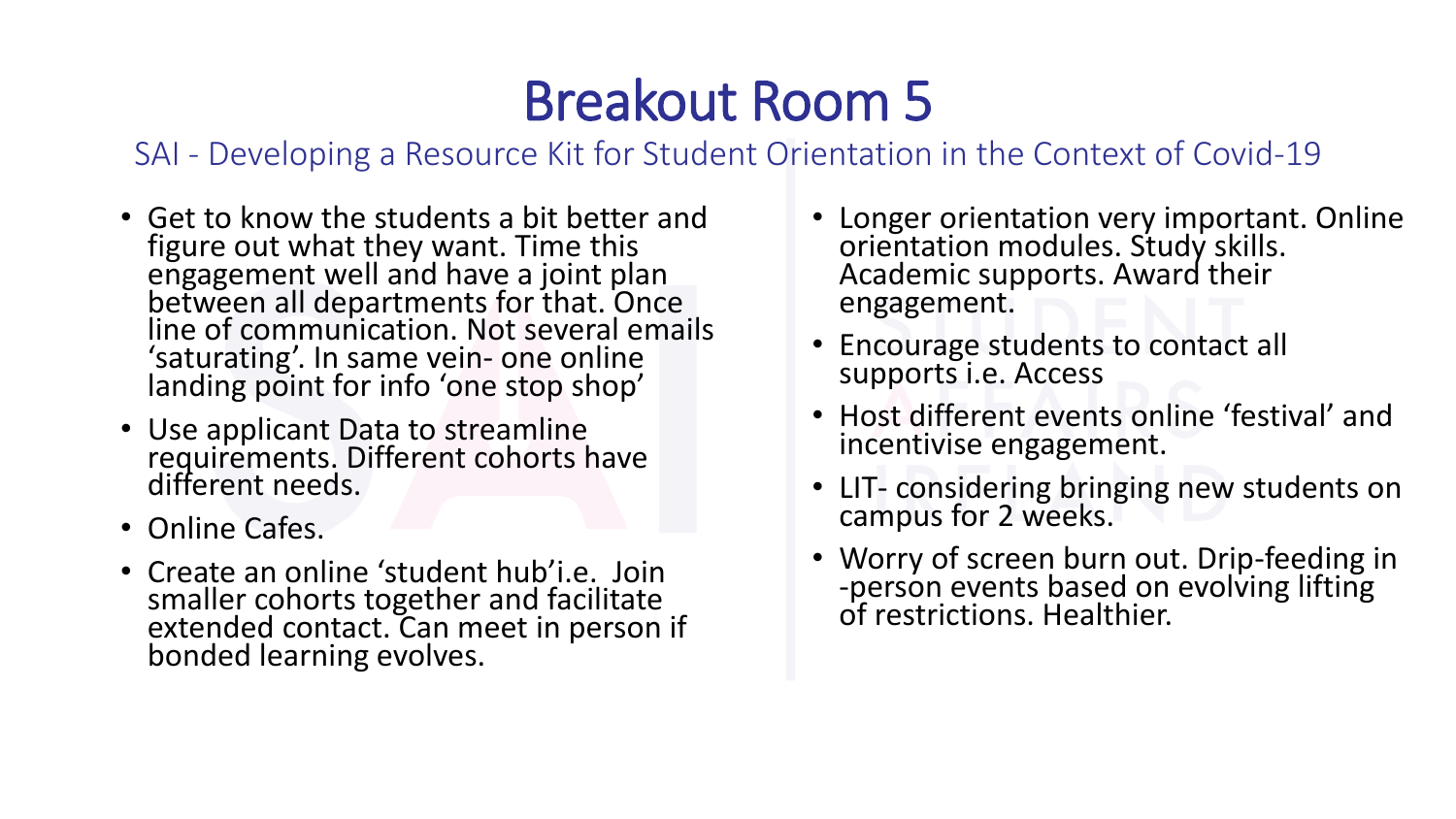- Student Leaders graduates to support current students
- Avoid Information Overload manage communication in a structured manner
- Have a co-ordinated message academic/support
- Utilising 'moodle' 'loop' platform with a tile for Student Services
- UNI-Buddy (further info)
- On –campus ? Virtual Tour of all campuses… HOW do we manage it?
- Re-orientiation for continuing students to be managed and supported.
- Timeline for  $1<sup>st</sup>$  years on campus remains unclear.
- Themed Orientation Weeks ie STARTWIT/ ENGAGE/ TRINITYin12/
- Student Mentors meeting  $1<sup>st</sup>$  years Platform TBC (Do we garda vet 'virtual' mentors?
- Blended Approach some attendance/ virtual/ separate induction for International students /
- Social distancing?
- Pre-recorded material
- On-campus material in accessible location
- Virtual Coffee Mornings
- Supporting students; addressing isolation, loneliness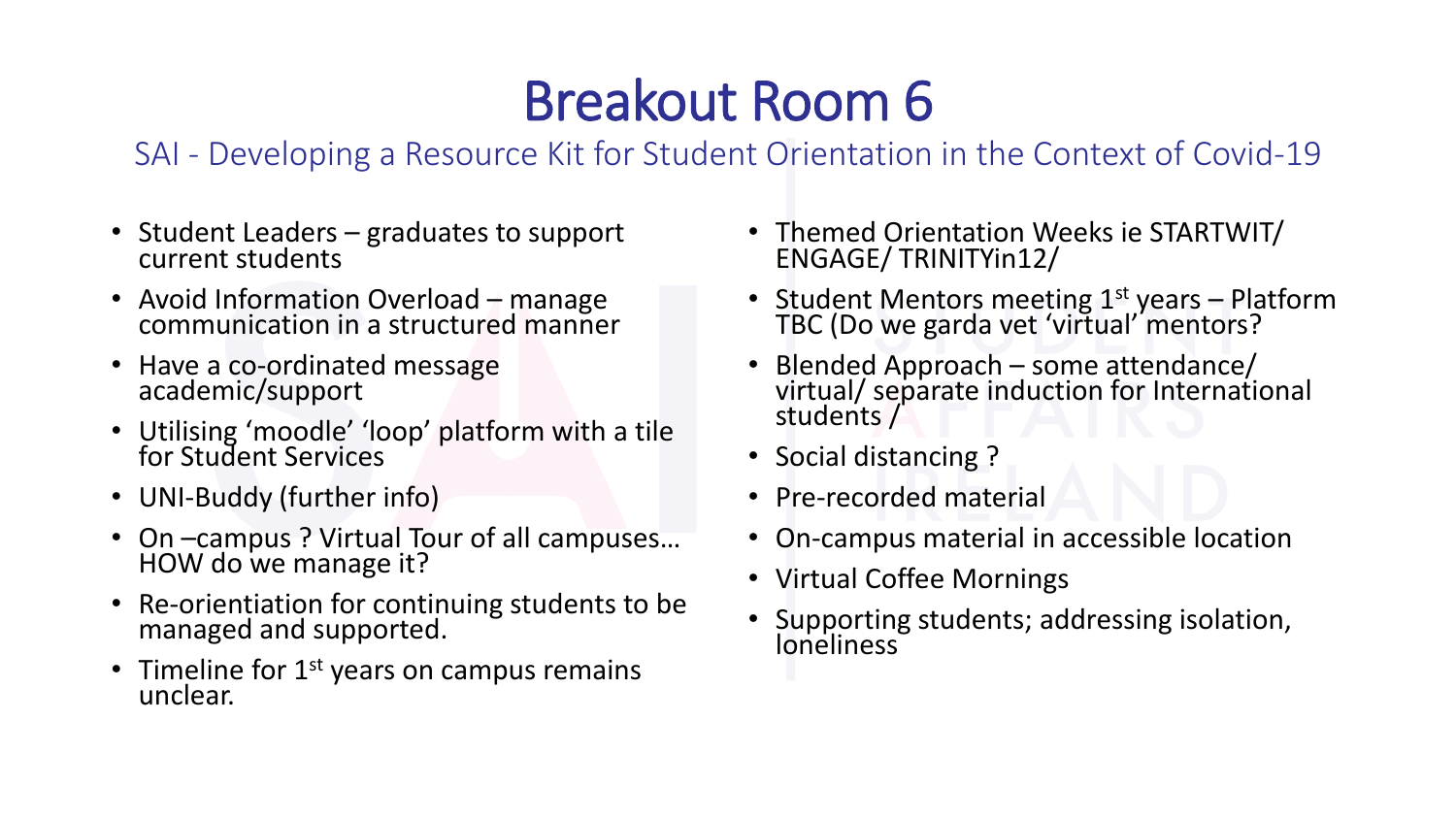- One Stop Platform/Portal for all Information
- Video presentation of services / supports
- Virtual campus tours
- Some face to face connection hopefully - vital
- Huge challenge to replicate oncampus orientation
- "Gamefied" orientation what does this mean
- Use of fames and interactive tools good way to engage
- Mindful of mature student or those not so technically able
- More one-to-one support
- Involvement of academic staff
- Peer to peer involvement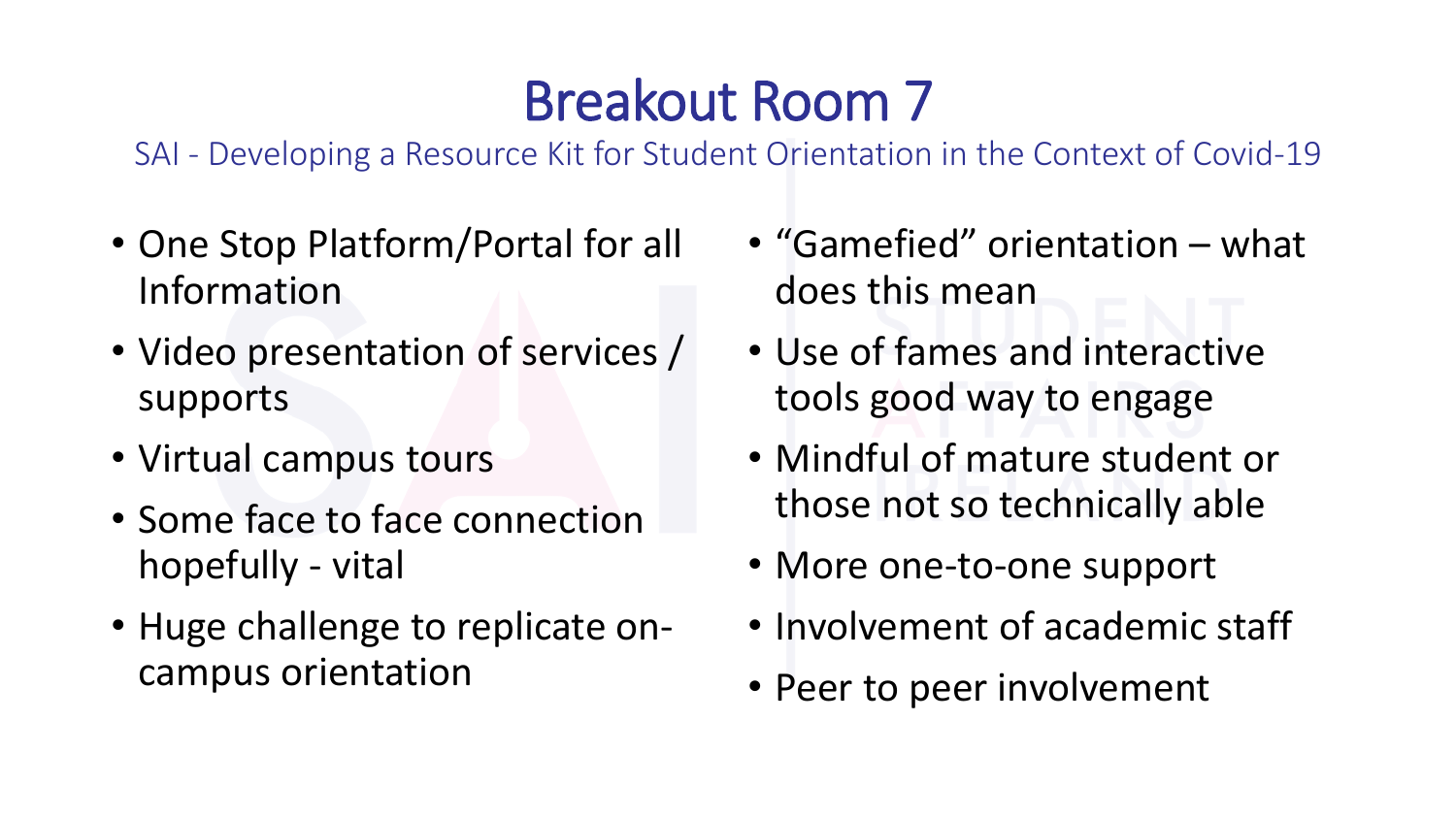- Peer engagement online
- 2 week plan of activities for academic and extra and co-curricular activities, health & wellbeing
- Video bank of content for supports and services
- Bring people "onsite" where possible e.g. interactive tour, outdoor events if allowed
- VLE module for academic orientation content
- Mobile app more up-to-date/accurate information, live updates based on traditional welcome booklet content
- Focus groups
- Cafés (regional etc.)
- Timetabled slots in orientation for clubs and socs to pitch
- Institutional working group
- Countdown to arrival emails (10 weeks in advance)
- Sharing experience/ideas on technology not reinventing wheels (e.g. reviews, clarification, tender process etc.)
- Support for technology and learning it in brief windows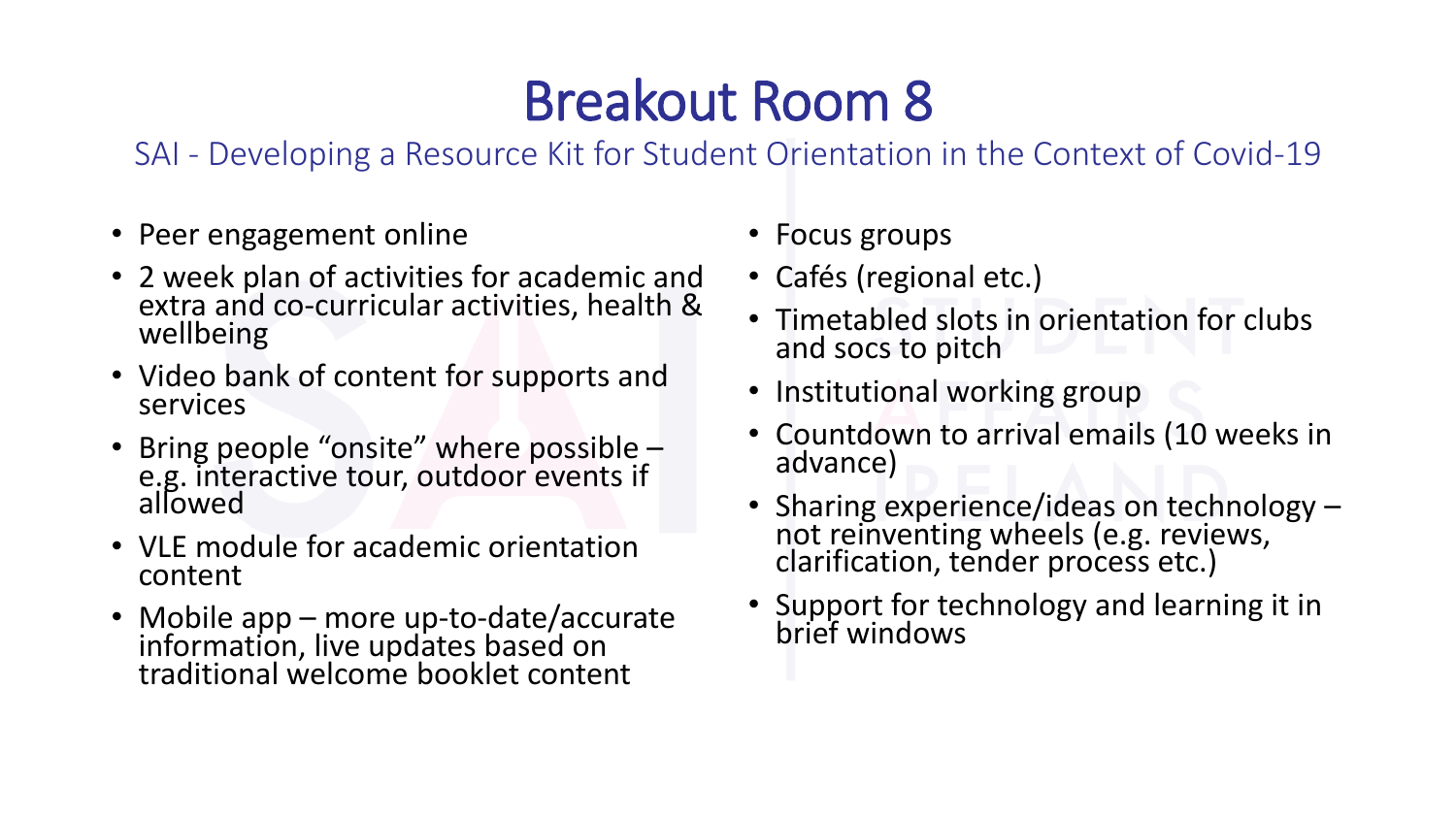- Engaging on e-mail and making personal connections
- Must be individual work- no meetings
- Gamification
- Short sharp bursts and using different tools
- Communicate visually
	- Draw something or write a word
- Replicate Francis presentation!
- Digital cafes- space for student to interact with each other
- Access students- may be difficulties with no laptops/ credit on phones
- Pre course training- on tech- especially ret for access students
- Break out rooms- down for students- simple and no ask
- Staff training and know how
- Make platforms accessible to the right level for the students to complete their course
- Simple icebreakers from the presenters
- Managing expectations- be kind to staff as well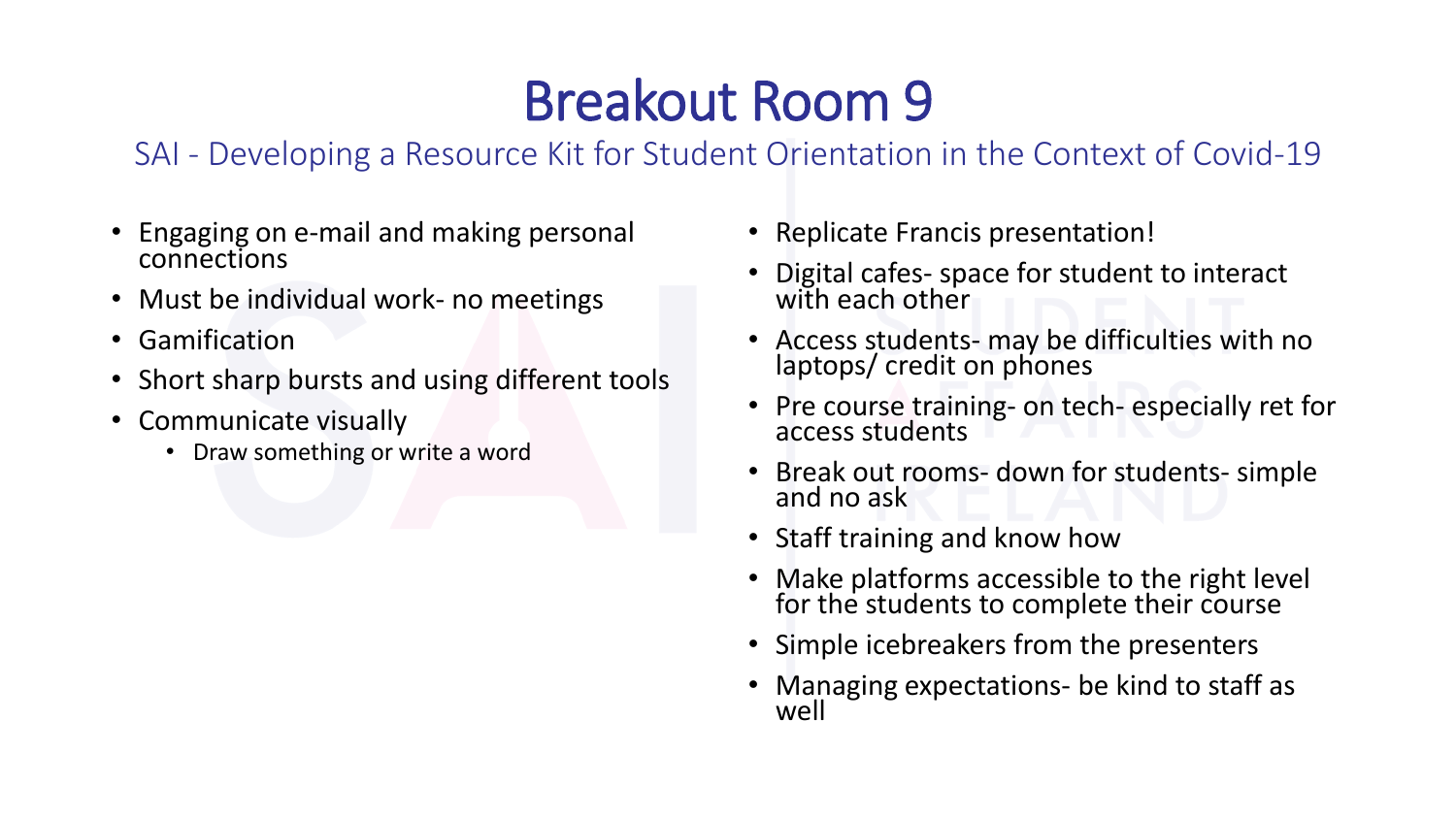- Optimism that we may be delivering a blended orientation in some campuses.
- Keep it simple, not info overload.
- Short recordings on finance, academics supports, societies/clubs then live support officer presentation.
- Key SSO points: how to contact us, why to contact us, what we offer.
- Provide reassurance and clarity of messages.
- Concern about supporting certain groups e.g. Students with disabilities and the considerable transition from 2nd level.
- Student ambassadors developing online activities, quizzes, games etc. Great to get an existing students point of view.
- Discussed technologies being used.
- Use of live chat was recommended to encourage engagement - Chatify
- Having open Zoom rooms for drop-in queries.
- Suggestion of using Zoom polls during events for interaction
- Use of Kahoot for sharing notes during orientation
- Student ambassadors developing online activities, quizzes, games etc. Great to get an existing students point of view.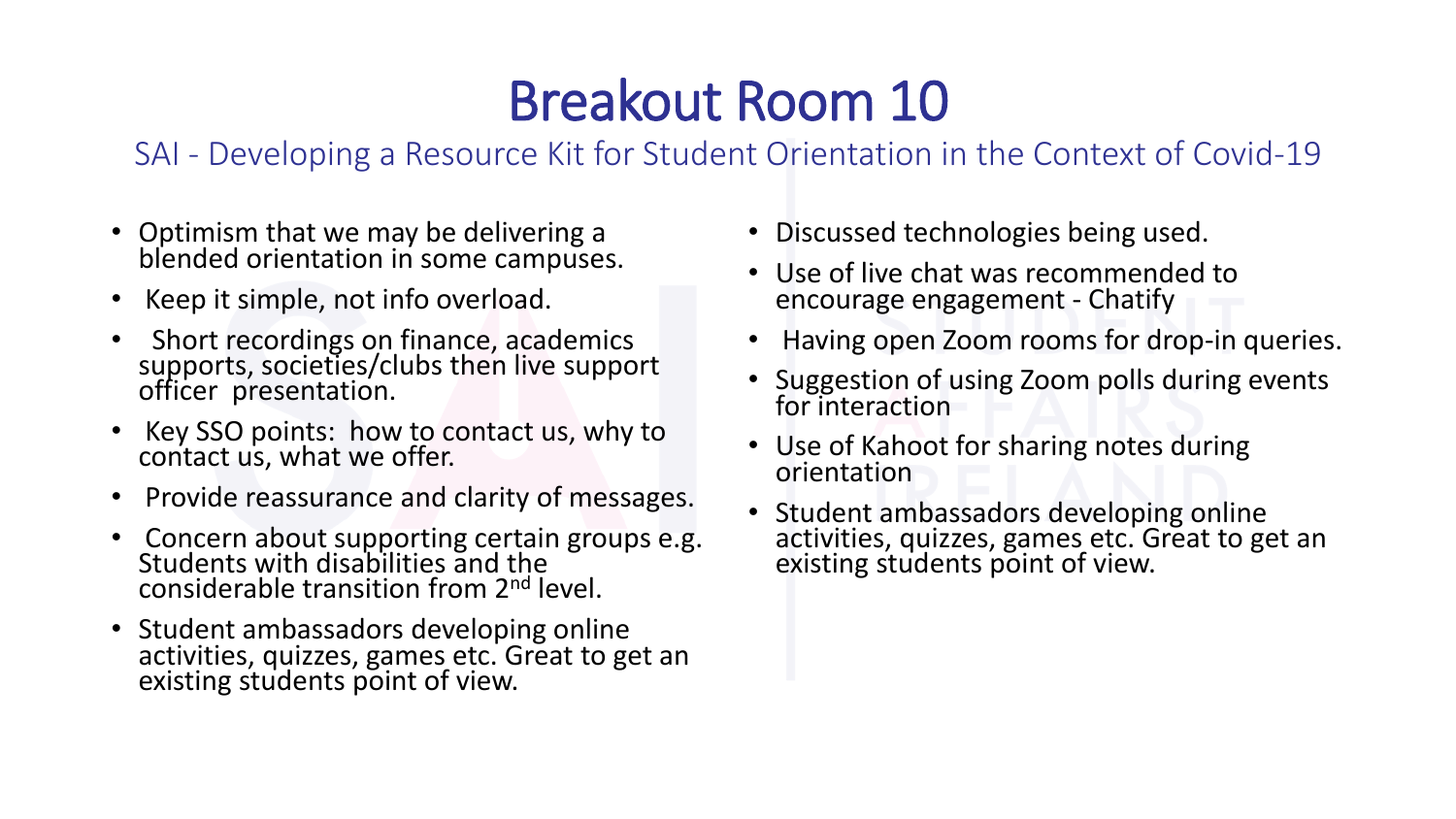- Too much focus on online try to get as many students on campus as possible. Country opening up
- Planning for online and blended – what will the structure look like and how will it be communicated
- No positive messages given to students now
- Include Clubs & Socs now
- Interconnections with students how?
- Early arrivals / late arrival / ongoing students – how will we support these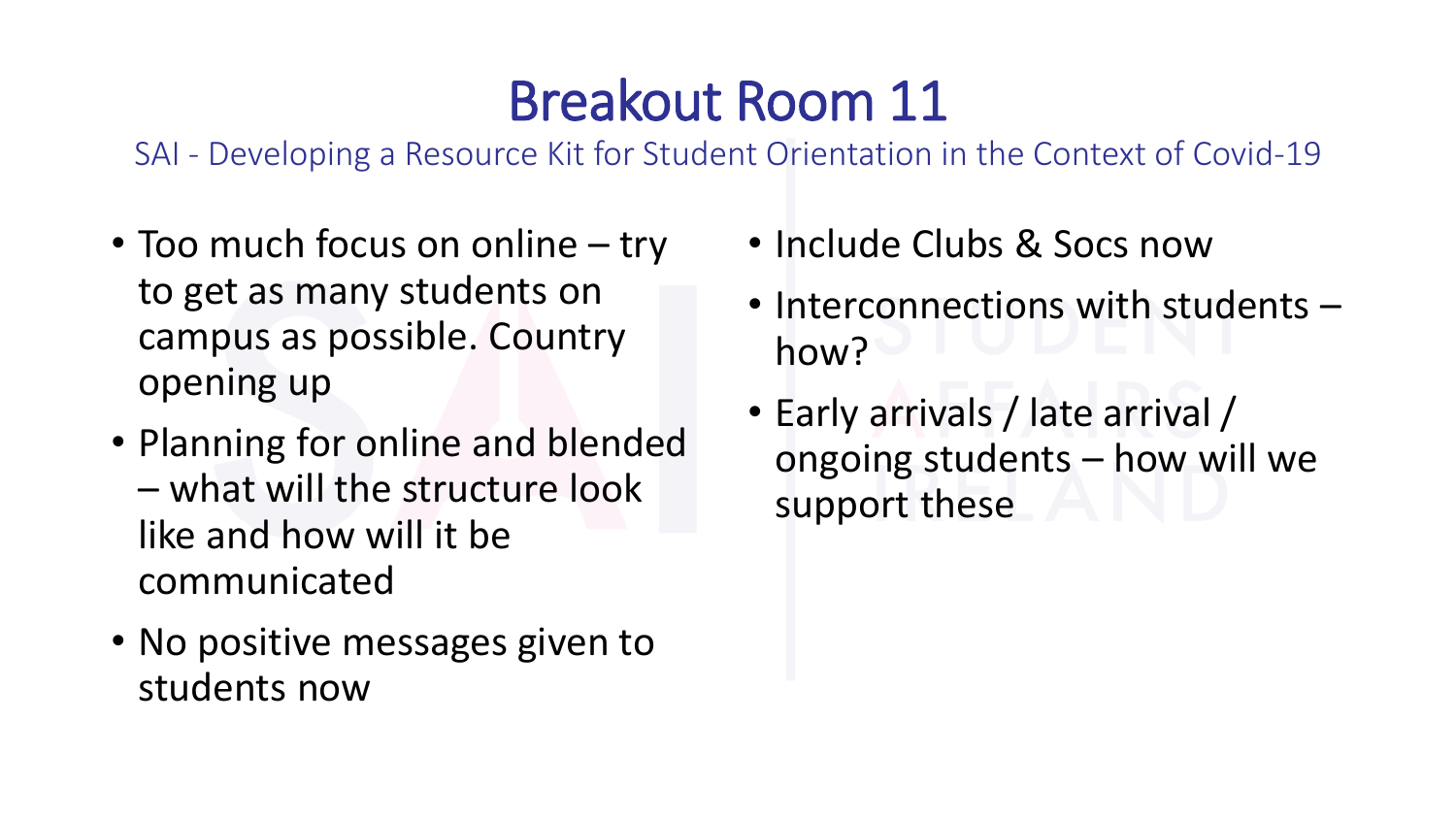- Life skills sessions
- Education focused events e.g. mock interviews
- Social skills...programme 'finding the real me'
- Financial management
- Health and wellbeing while studying remotely
- UCD festival, intro point... peer mentors bring on tours…'farmers market'
- Have free space / time so can get together between sessions
- Imp learning support eg how to access VLE…how to learn at third level. Trial event on how to use the technology
- 'Discover DCU' modules after get offer of place…pre registration
- 5/6 weeks, one devoted to mental health…themed WEEKS
- Expectations / what might happen…clarify
- Connection and belonging all first yrs will get on campus (physical connection)
- WIT on web site eg virtual tourism...how to ask questions
- Peer support groups really imp…work with SU
- Weekly connect cafes (online)
- Don't overload students lot of online time
- Sexual health consent, peer to peer
- Unresolved grief / loss eg LC…angry? Need to help deal with this…videos (see on Sai WEB SITE)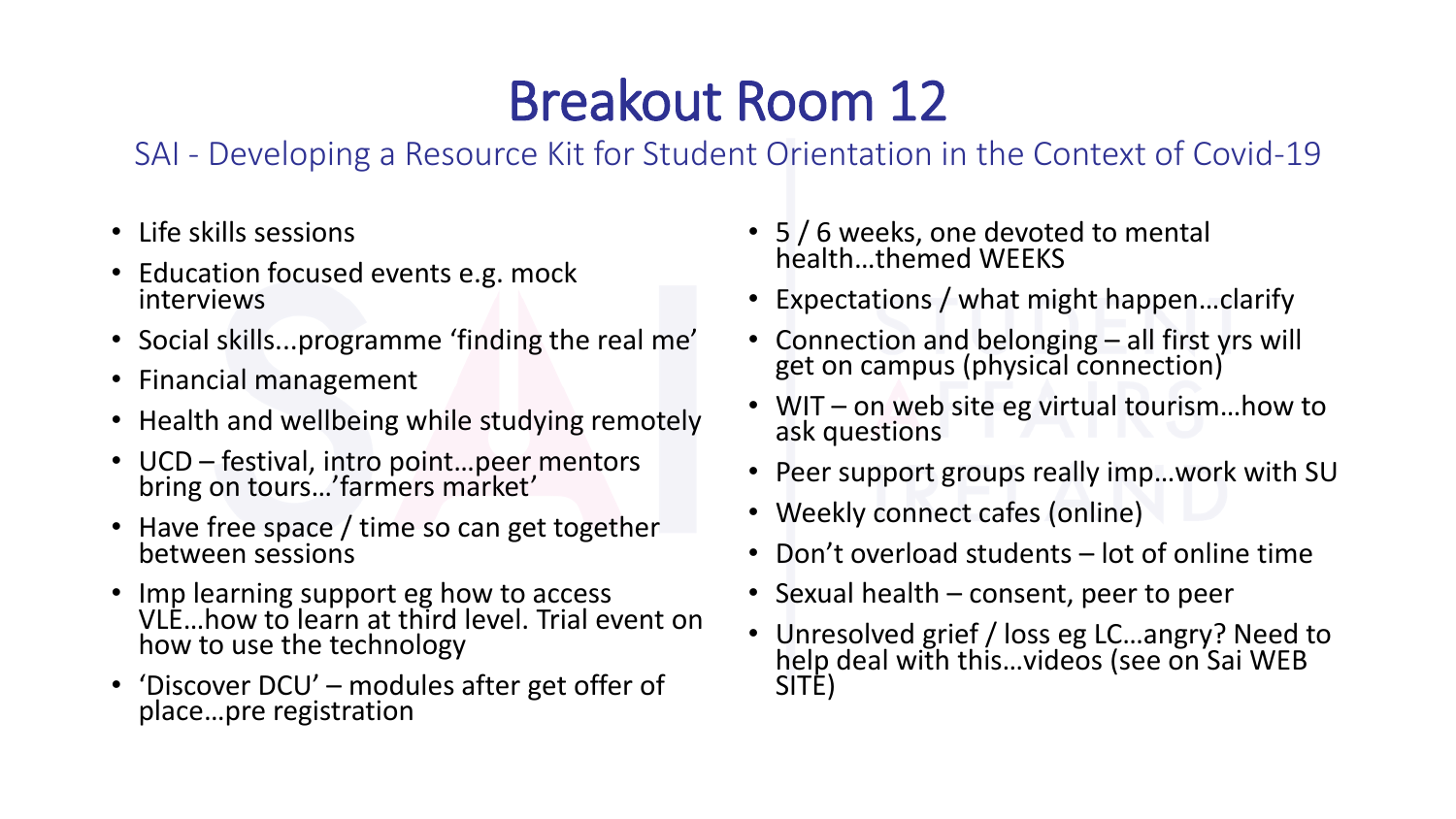- Physical interacts. How are we going to do this online?
- How to make it fun?
- Lack of clarity. Trying to encourage students and keep them motivated. What is this going to look like?
- Represent student voice as well. Use students. Use Student Union.
- Set up small pods/buddy system.
- Senior students can develop skills. Graduate attributes. Credits for engagement award.
- Some element of in person teaching. Campus will be quieter. Challenge in adapting.
- As much peer to peer and student involvement as we can.
- Orientation guides
- Support Clubs and Societies
- Concerned for the quieter student. Your question is important to us.
- Chatify instant responses to questions
- Use of chatrooms
- Engagement massive problem
- Technology weary
- How to create social dimension?
- Do we abandon the aspects of the social dimension for at the minute?